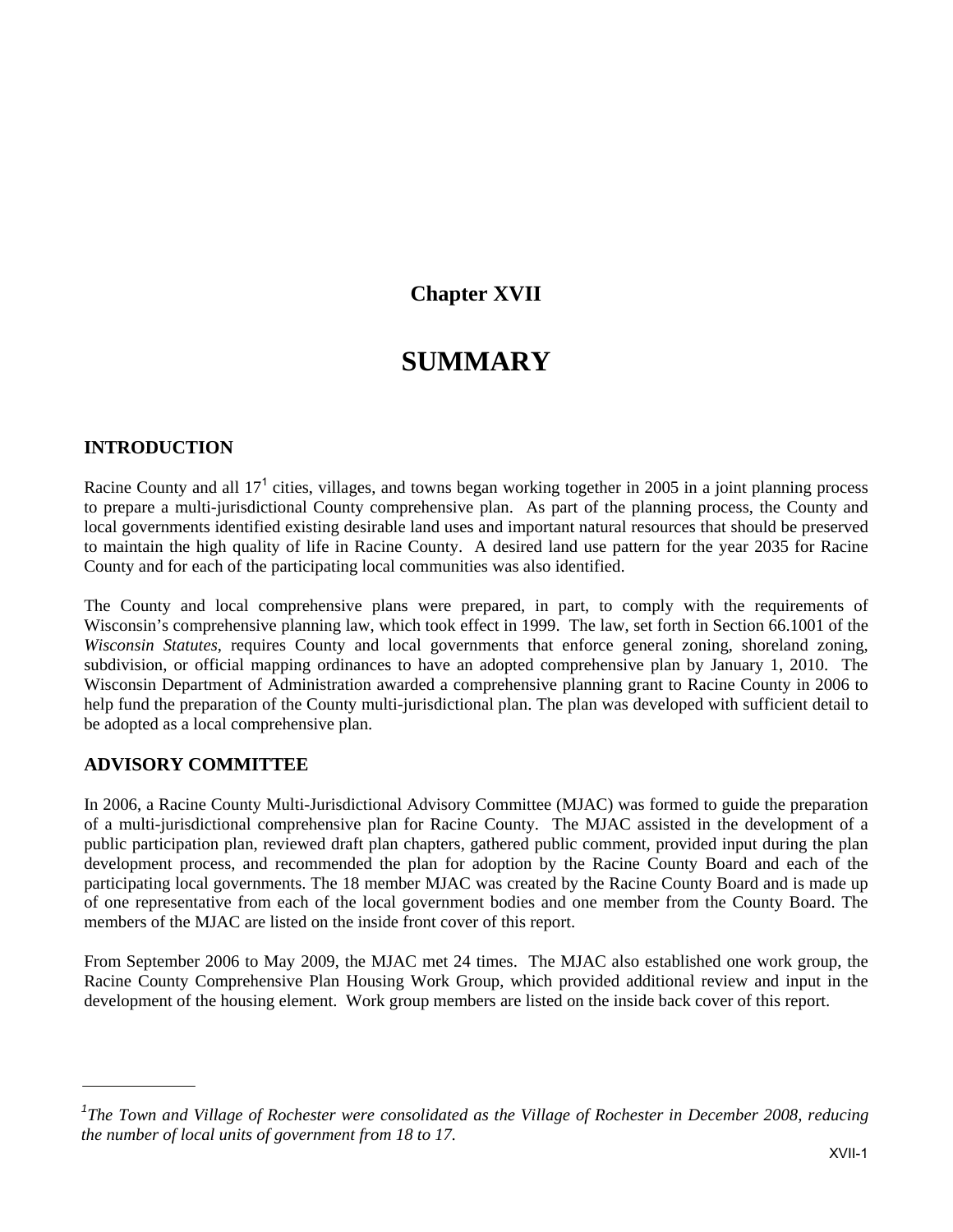## **PUBLIC PARTICIPATION**

To ensure opportunities for public involvement in the planning process, a public participation plan (PPP) was adopted by the Racine County Board of Supervisors and by each of the participating local governing bodies. The PPP outlines a series of outreach efforts and public participation sessions designed to gain input from County residents throughout the comprehensive planning process. The public participation efforts are summarized as follows:

- **Comprehensive Planning Web Site –** A Racine County web page was created to inform citizens about comprehensive planning, the County's multi-jurisdictional planning process, how to become involved in this process and how to make public comments. Over time, all documents, including draft chapters of the plan report and 2035 local land use maps, and other resources related to the planning process have been added to the site and it has become a valuable resource for community leaders, county officials, citizen advisory committee members and local government staff. This web page can be viewed at: http://racine.uwex.edu/cnred/SmartGrowth.html.
- **Public Opinion Survey** A countywide comprehensive planning public opinion survey was conducted in May of 2007 and included a wide range of questions on topics such as housing, transportation, agricultural and natural resources, land use, and economic development. The report documenting the results of the survey is available on the Racine County comprehensive planning website and at public libraries.
- **Countywide Public Informational Meetings** A series of countywide public informational meetings were held in the fall of 2007 to provide background information on the planning process, to present the inventory information developed as part of the plan, and to conduct a strengths, weaknesses, opportunities, and threats (SWOT) analyses. The SWOT analysis is a planning tool used to identify a community's current assets and liabilities and related issues that should be taken into account when developing the comprehensive plan. A series of countywide public informational meetings was also held in the spring of 2009 to provide information on the individual plan elements (all elements except the intergovernmental cooperation and implementation elements) and to solicit comments from the public.
- **Comprehensive Plan Newsletters and Chapter Fact Sheets –** Newsletters were prepared quarterly during the planning process. The newsletters provided information on various comprehensive planning activities and brief summaries of plan document chapters as the chapters were completed. The chapter fact sheets provided summaries of individual chapters. The newsletters were provided to MJAC members and to local libraries and local government bodies. The newsletters and fact sheets are available on the Racine County comprehensive planning website.
- **Racine County Fair –** A comprehensive planning booth was on display at the Racine County Fair in 2007 and 2008. The booth included inventory data maps, fact sheets, and newsletters, which were on display for public comment. Staff were present to explain the information, data, maps and answer questions.
- Local Plan Review/Update Meetings Individual meetings were held with each local government body to review and update community land use plans. This included a review of the existing land use plan map, plan objectives and policies, and the development of projections of future population, household, and employment levels to be used in the comprehensive plan. In the case of the Town of Norway where a land use plan did not exist, a separate committee was established by the Town to develop the necessary map and information.
- **Plan Review** Joint open house/public hearings were held in each of the participating cities, villages, and towns in the summer of 2009.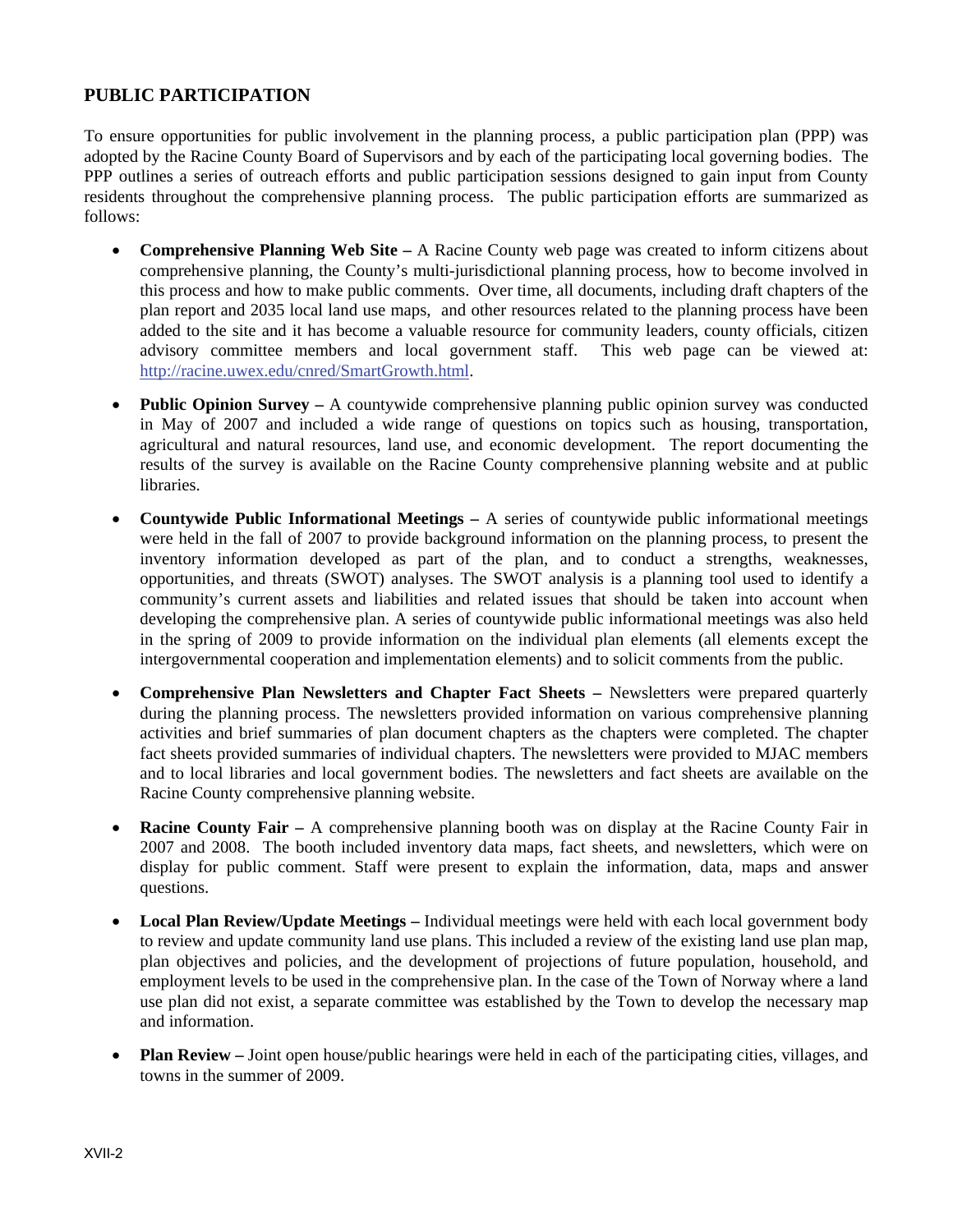## **PLAN ELEMENTS**

The comprehensive planning law requires the County and each local plan to include the following nine elements:

- Issues and Opportunities
- Land Use
- Agricultural, Natural, and Cultural Resources
- Housing
- Transportation
- Utilities and Community Facilities
- Economic Development
- Implementation
- Intergovernmental Cooperation

The Racine County multi-jurisdictional comprehensive plan addresses each of the required elements in the manner described below.

#### **Issues and Opportunities Element**

This element includes overall goals, objectives, policies and programs for the County for the plan design year of 2035 as well as background information related to demographic trends, age distribution, educational levels, income levels, and employment characteristics within the County and its communities. This element also includes projections of population, households, and employment levels to the year 2035. Background information is included in Chapter II, "Inventory of Population, Housing Stock, and Economic Base;" projections of population, households, and employment are included in Chapter VII, "Population, Household, and Employment Projections;" and a description of the development of comprehensive plan goals is included in Chapter VIII, "Issues and Opportunity Element." Specific plan objectives, policies, and programs are included in each of the other plan elements.

#### **Land Use Element**

This element includes a compilation of goals, objectives, policies, and programs to guide future land use development and redevelopment. This element also includes background information on historic and existing urban and rural land uses, land use trends and values, and the spatial distribution of future land uses. Background information on land uses is included in Chapter III, "Inventory of Agricultural, Natural, and Cultural Resources," and Chapter IV, "Inventory of Existing Land Uses and Transportation Facilities and Services." Land use plan goals, objectives, policies, and programs and the description of the land use plan, along with associated data and map for the Racine County planning area for the year 2035 is included in Chapter IX, "Land Use Element." Planned land use data and maps for each of the participating communities are included in Appendix D.

#### **Agricultural, Natural, and Cultural Resources Element**

This element includes a compilation of goals, objectives, policies, and programs for the conservation and management of agricultural, natural, and cultural resources. This element also includes background information on existing resources. Background information is included in Chapter III, "Inventory of Agricultural, Natural, and Cultural Resources." Plan recommendations for the preservation of agricultural, natural, and cultural resources, along with specific goals, objectives, policies, and programs are included in Chapter X, "Agricultural, Natural, and Cultural Resources Element."

#### **Housing Element**

This element includes a compilation of goals, objectives, policies, and programs for the provision of an adequate housing supply to meet existing and future housing demands. This element also includes an assessment of the existing housing stock. Background information on existing housing in Racine County and its communities is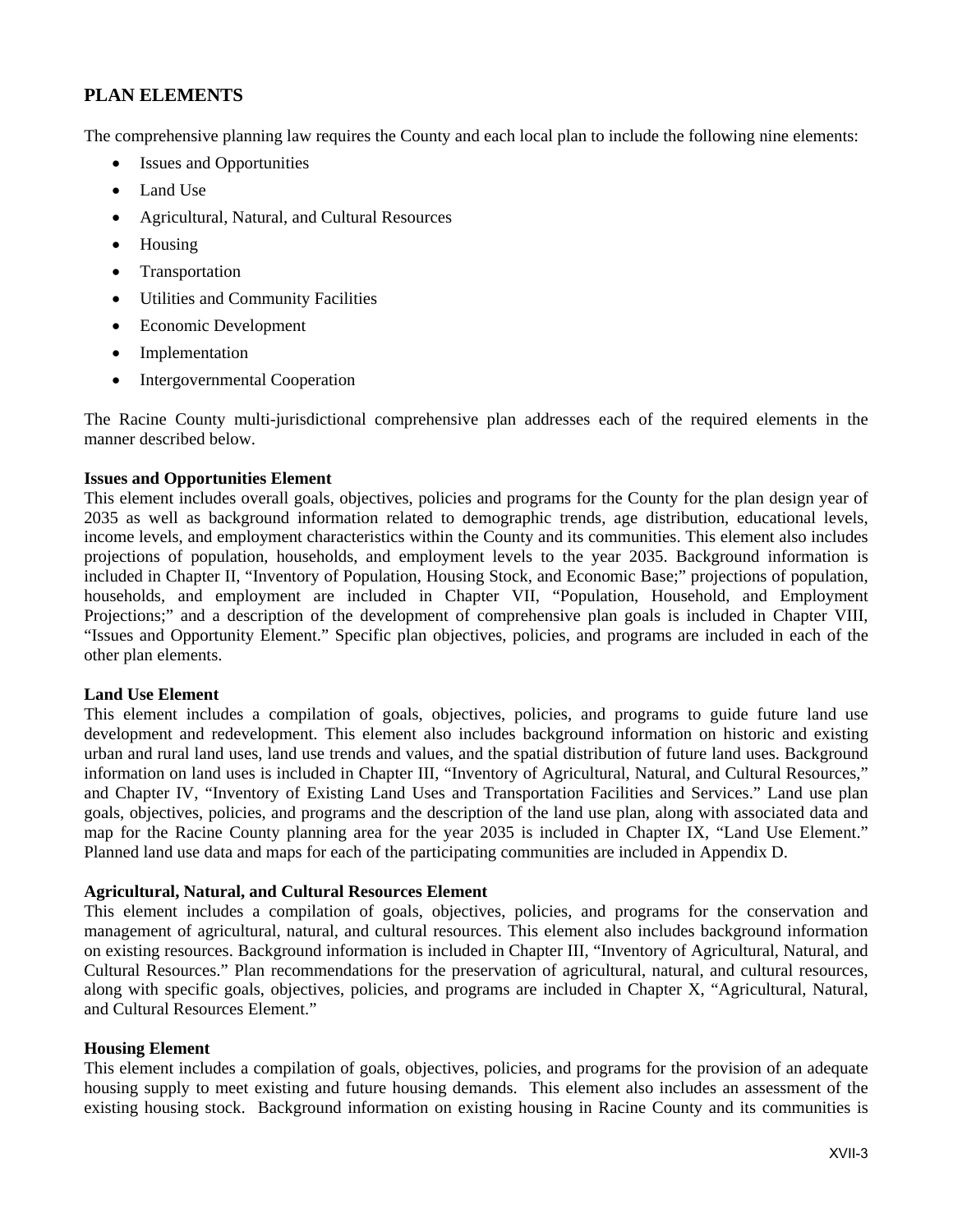included in Chapter II, "Inventory of Population, Housing Stock, and Economic Base." Plan recommendations for the provision of housing to meet the future needs of the County, along with specific goals, objectives, policies, and programs are included in Chapter XI, "Housing Element."

#### **Transportation Element**

This element includes a compilation of goals, objectives, policies, and programs to guide the future development of various modes of transportation. This element also includes background information on existing transportation facilities. Background information is included in Chapter IV, "Inventory of Existing Land Uses and Transportation Facilities and Services." Plan recommendations for the provision of transportation facilities to meet the future needs of the County, along with specific goals, objectives, policies, and programs are included in Chapter XII, "Transportation Element."

#### **Utilities and Community Facilities Element**

This element includes a compilation of goals, objectives, policies, and programs to guide the future development of utility and community facilities. This element also includes background information on existing utility and community facilities. Background information is included in Chapter V, "Inventory of Utilities and Community Facilities." Plan recommendations for the provision of utility and community facilities to meet the future needs of the County, along with specific goals, objectives, policies, and programs are included in Chapter XIII, "Utilities and Community Facilities Element."

#### **Economic Development Element**

This element includes a compilation of goals, objectives, policies, and programs to guide the development of the economic base and employment opportunities in the County. This element also includes background information on the existing labor force and economic base. Background information is included in Chapter II, "Inventory of Population, Housing Stock, and Economic Base." Plan recommendations for economic development to meet the future needs of the County, along with specific goals, objectives, policies, and programs are included in Chapter XIV, "Economic Development Element." The development of this element relied heavily on the existing County economic development plan as documented in *The Racine County Economic Development Plan 4.0.*

#### **Implementation Element**

This element includes a compilation of the key action policies and programs that have the highest priority to begin the implementation of the comprehensive plan. This element also identifies proposed changes to any applicable zoning ordinances, official maps, or subdivision ordinances to implement the objectives, policies, and programs identified in the comprehensive plan, as well as the process for adopting and amending the plan. Implementation recommendations are included in Chapter XV, "Implementation Element."

#### **Intergovernmental Cooperation Element**

This element includes the compilation of goals, objectives, policies, and programs for joint planning and decision making between adjacent local government units and school districts, as well as between local, county, and State government units and agencies. Plan recommendations with respect to intergovernmental cooperation are included in Chapter XVI, "Intergovernmental Cooperation Element."

## **PLAN ADOPTION**

As noted earlier, the County multi-jurisdictional plan was developed with sufficient detail to be adopted as a local comprehensive plan. At the request of the City of Racine, a separate plan report is being prepared for adoption by the City. The City plan document will be based substantially on the County comprehensive plan document. All of the other participating communities are adopting the County plan as their local comprehensive plan.

A comprehensive plan must be adopted by an ordinance enacted by the governing body. The Racine County Multi-Jurisdictional Comprehensive Plan must therefore be adopted by an ordinance of each local governing body and the County Board of Supervisors. All nine elements must be adopted simultaneously. At least one public